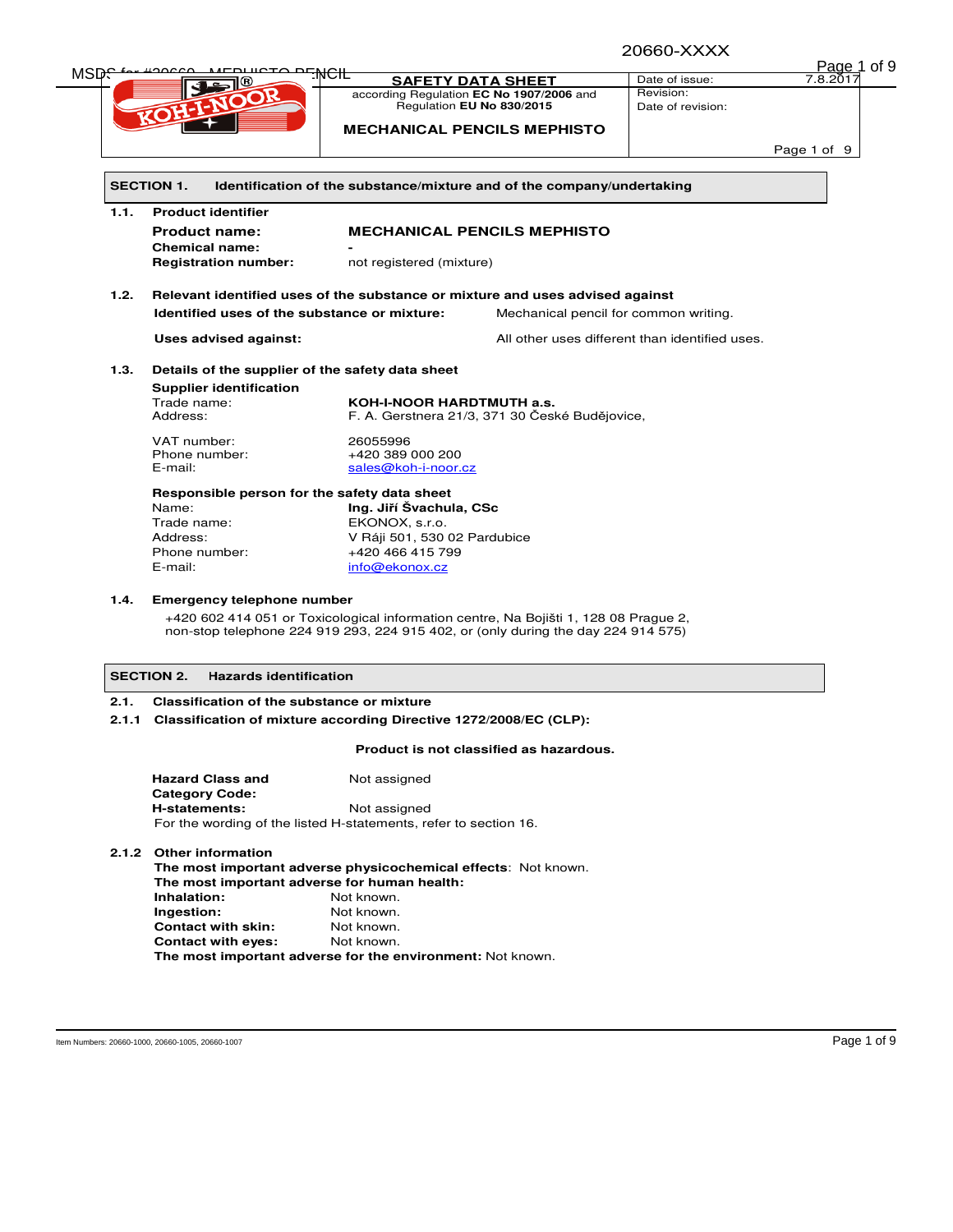|  | <u>Page 2</u> of 9 |  |  |  |
|--|--------------------|--|--|--|
|--|--------------------|--|--|--|

| <b>MEDURATO DEMOIL</b> |                                          |                   | of 9<br>Page 2 |
|------------------------|------------------------------------------|-------------------|----------------|
| MSD                    | :เพ∪เ∟<br><b>SAFETY DATA SHEET</b>       | Date of issue:    | 7.8.201        |
|                        | according Regulation EC No 1907/2006 and | Revision:         |                |
|                        | Regulation EU No 830/2015                | Date of revision: |                |
|                        | <b>MECHANICAL PENCILS MEPHISTO</b>       |                   |                |
|                        |                                          |                   | Page 2 of 9    |

## **2.2. Label elements**

**Labelling of mixture with classification according Directive 1272/2008/EC (CLP):**  Hazard pictogram(s): Not assigned

| Signal word:                                                     | Not assigned |  |
|------------------------------------------------------------------|--------------|--|
| H-statements:                                                    | Not assigned |  |
| <b>P-statements:</b>                                             | Not assigned |  |
| For the wording of the listed P-statements, refer to section 16. |              |  |

#### **Additional information on the packaging/label:** not requested

#### **2.3. Other hazard**

Not known

### **SECTION 3. Composition/information on ingredients**

**3.1. Mixture**

#### **Product name: MECHANICAL PENCILS MEPHISTO Other identification data of substances:**

| 1) Index No<br>2) CAS No<br>3) EC No<br>4) Registration No           | <b>Chemical name</b>                                          | Concentration<br>[% by weight] | Classification EC No 1272/2008 |
|----------------------------------------------------------------------|---------------------------------------------------------------|--------------------------------|--------------------------------|
| 1) not assigned<br>2) 7782-42-5<br>$3)$ 231-955-3<br>4) not assigned | Graphite                                                      | $75 - 80$                      | not classified                 |
| 1) not assigned<br>2) 8042-47-5<br>3) 232-455-8<br>4) not assigned   | Petroleum<br>hydrocarbon<br>(White mineral oil<br>(petroleum) | $10 - 15$                      | not classified                 |
| 1) not assigned<br>2) 7440-44-0<br>3) 231-153-3<br>4) not assigned   | Carbon                                                        | 10                             | not classified                 |

### **SECTION 4. First aid measures**

### **4.1. Description of first aid measures**

#### **General information:**

Symptomatic treatment. In case of health problems or in doubt seek medical treatment.

#### **Inhalation:**

Remove to fresh air and make sure if is breathing. If symptoms persist, seek medical attention.

#### **Skin contact:**

Take off contaminated clothing. Wash with plenty of water and soap, threat with protective cream. If irritation persists, seek physician.

#### **Contact with eyes:**

Remove contact lenses, hold the affected eyelids open and flush with water for at least 15 minutes. Seek medical advice.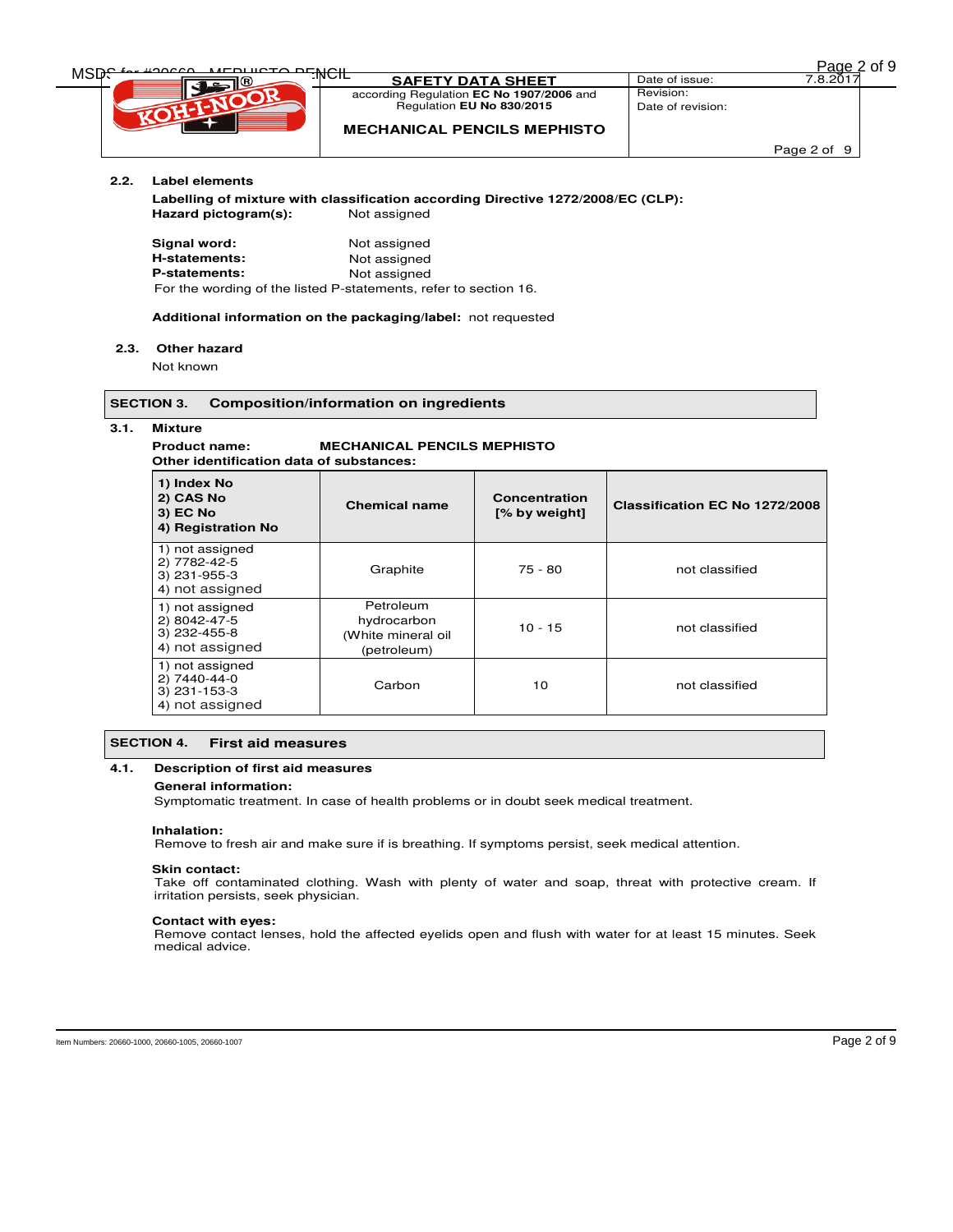| MEDURATO DEMOIL<br>$\sim$ 400000 |                                          |                   | of 9<br>Page 3 |
|----------------------------------|------------------------------------------|-------------------|----------------|
| MSD <del>C</del>                 | :™ਾ⊏<br><b>SAFETY DATA SHEET</b>         | Date of issue:    | 7.8.2017       |
|                                  | according Regulation EC No 1907/2006 and | Revision:         |                |
|                                  | Regulation EU No 830/2015                | Date of revision: |                |
|                                  | <b>MECHANICAL PENCILS MEPHISTO</b>       |                   |                |
|                                  |                                          |                   | Page 3 of 9    |
| Ingoetion:                       |                                          |                   |                |

### **Ingestion:**

If the victim is conscious, let to drink him plenty of water. Do not induce vomiting! Seek physician immediately.

#### **Personal protective equipment for first aid responders**

According to extent of first aid given is necessary to use suitable protective equipment – isolated breathing apparatus or mask with filter and eventually the safeguarding by other worker. Always use protective gloves and resuscitation mask in the case artificial respiration. Wash carefully hands after first aid. Always change clothes if during first aid giving the contamination of clothes occurs.

#### **Other data:**

Other information concerning the delivery of first aid measures, especially in serious cases of health damage, the attending physician can consult the procedure with Toxikologické informační středisko, Praha, Czech Republic, **phone (continually):** +420 224 919 293, 224 915 402, fax 224 914 570.

### **4.2. Most important symptoms and effects, both acute and delayed**

| Inhalation:               | Not known. |
|---------------------------|------------|
| Ingestion:                | Not known. |
| <b>Contact with skin:</b> | Not known  |
| <b>Contact with eyes:</b> | Not known. |

### **4.3. Indication of any immediate medical attention and special treatment needed**  See section 4.1

### **SECTION 5. Firefighting measures**

#### **5.1. Extinguishing media**

### **Suitable extinguishing media:**

Product is not flammable. Adapt to substance burning in the area.

#### **Unsuitable extinguishing media:**

Full stream of water.

### **5.2. Special hazards arising from the substance or mixture Hazardous combustion products:** Not known.

#### **5.3. Advice for firefighters**

Fire-resistant clothing and self-contained breathing apparatus. Prevent firefighting water to escape into drains, soil or water.

#### **5.4. Other information**

Not available.

### **SECTION 6. Accidental release measures**

### **6.1. Personal precautions, protective equipment and emergency procedures**

### **6.1.1 For non-emergency personnel**

**Protective measures:**  Not required.

#### **Emergency measures:**

Wear personal protective equipment. Ensure adequate ventilation of working areas. During a fire, evacuate area.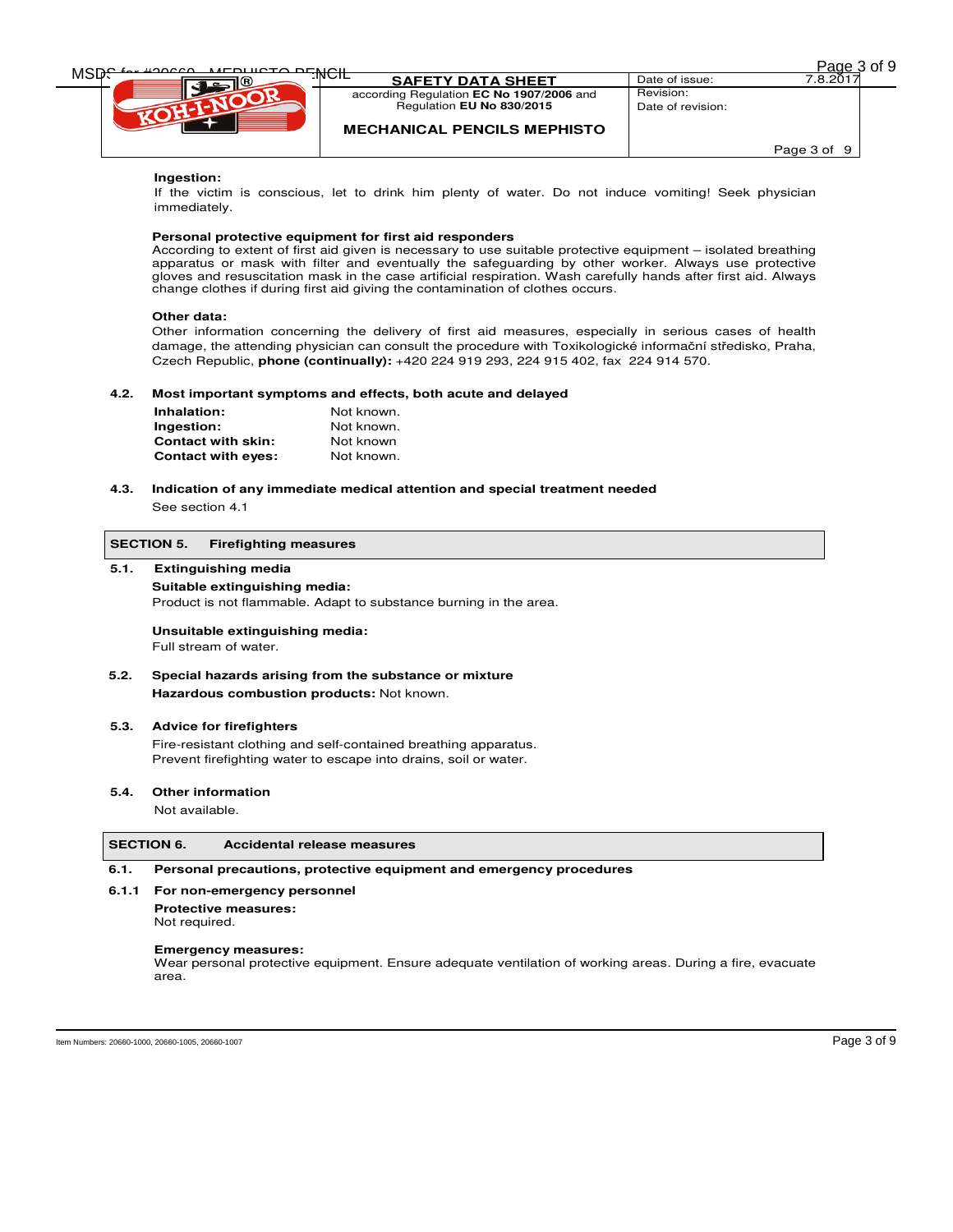| MEDURATO DEMOIL |                                          |                   | of 9<br>Page |
|-----------------|------------------------------------------|-------------------|--------------|
| MSD             | חסות:<br><b>SAFETY DATA SHEET</b>        | Date of issue:    | 7.8.201      |
|                 | according Regulation EC No 1907/2006 and | Revision:         |              |
|                 | Regulation EU No 830/2015                | Date of revision: |              |
|                 | <b>MECHANICAL PENCILS MEPHISTO</b>       |                   |              |
|                 |                                          |                   | Page 4 of 9  |

### **6.1.2 For emergency responders**

Use suitable personal protective equipment.

#### **6.2. Environmental precaution**

Avoid leakage into drains/surface water/ground water.

**6.3. Methods and material for containment and cleaning up** 

#### **Methods of containment of leakage:**  Not known.

## **Methods for cleaning up:**

Move dust with a spatula into the appropriate container. Remove with quickly absorbing cloth or other absorption means, which then store in a labelled container and dispose of it as waste. Disposal see. Section 13.

#### **Other information:**

Not available.

### **6.4. Reference to other section**

See Section 8 and 13.

#### **SECTION 7. Handling and storage**

### **7.1. Precautions for safe handling**

**7.1.1 Protective precautions** 

**Fire precaution:** Not known. Product is not flammable.

**Precaution for elimination of dust and aerosol formation:** Ensure efficient ventilation or exhausting.

**Environment protection:** Avoid leakage into soil/ water sources/ sewer.

#### **7.1.2 Advice on general occupational hygiene**

Avoid formation and inhalation of vapors and aerosols. Avoid drying the product and subsequent formation and inhalation of dust. When handling the product do not smoke, drink or eat. After work, wash hands and face.

#### **7.2. Conditions for safe storage, including any incompatibilities**

#### **Technical measures and conditions of storage:**

Store the product in its original packaging or in containers designed for this purpose at room temperature and dry place.

### **Incompatible materials:** Not known.

**Packaging materials:** Not known.

**Storage requirements:** Store in cool, dry place.

**7.3. Specific end use(s)** 

See section 1.2.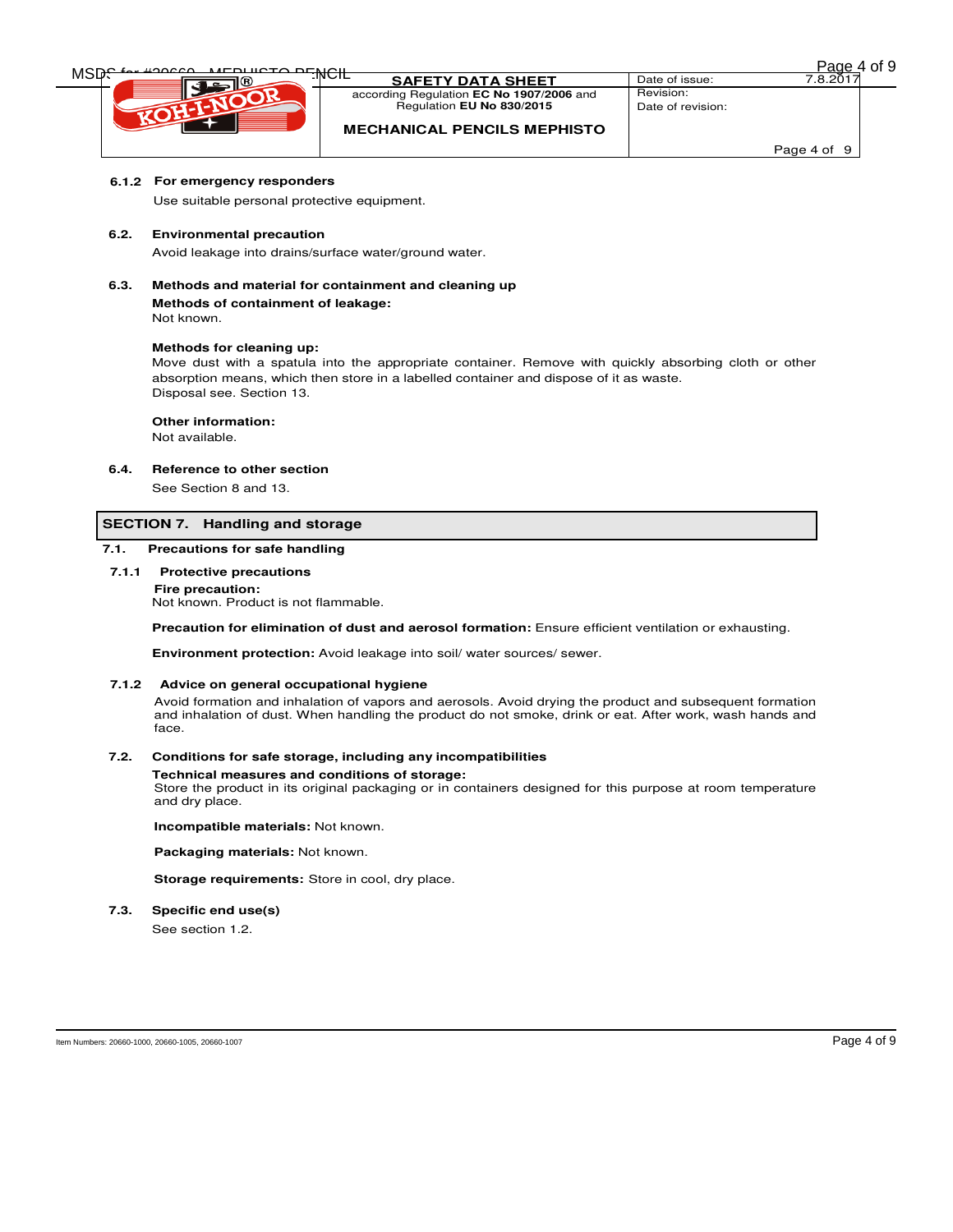| 2 <sub>age 5</sub> of 9 |
|-------------------------|
|-------------------------|

| MSD <del>.</del> | <del>ere priNCIL</del>                 |                                                                                                               | Page 5 of 9                    |
|------------------|----------------------------------------|---------------------------------------------------------------------------------------------------------------|--------------------------------|
|                  |                                        | <b>SAFETY DATA SHEET</b>                                                                                      | Date of issue:<br>7.8.2017     |
|                  |                                        | according Regulation EC No 1907/2006 and<br>Regulation EU No 830/2015                                         | Revision:<br>Date of revision: |
|                  |                                        |                                                                                                               |                                |
|                  |                                        | <b>MECHANICAL PENCILS MEPHISTO</b>                                                                            |                                |
|                  |                                        |                                                                                                               | Page 5 of 9                    |
|                  |                                        |                                                                                                               |                                |
|                  | <b>SECTION 8.</b>                      | <b>Exposure controls/personal protection</b>                                                                  |                                |
| 8.1.             | <b>Control parameters</b>              |                                                                                                               |                                |
|                  | Not determined.                        |                                                                                                               |                                |
| 8.2.             | <b>Exposure control</b>                |                                                                                                               |                                |
|                  | 8.2.1 Appropriate engineering controls |                                                                                                               |                                |
|                  | Ensure good ventilation.               |                                                                                                               |                                |
|                  |                                        |                                                                                                               |                                |
| 8.2.2            | Personal protective equipment          |                                                                                                               |                                |
|                  |                                        | In the workplace, keep running water or containers with sufficient drinking water or eye washer.              |                                |
| 8.2.2.1          | Eye/ face protection                   |                                                                                                               |                                |
|                  |                                        | In the processing of the product, use protective glasses.                                                     |                                |
|                  |                                        |                                                                                                               |                                |
| 8.2.2.2          | <b>Skin protection</b>                 |                                                                                                               |                                |
|                  | Hand protection: Not requested.        |                                                                                                               |                                |
|                  |                                        | <b>Other skin protection:</b> Protective clothing, working shoes.                                             |                                |
| 8.2.2.3          | <b>Respiratory protection</b>          |                                                                                                               |                                |
|                  |                                        | Insufficient workplace ventilation - use appropriate respiratory protection (respirator or mask with filter). |                                |
|                  |                                        |                                                                                                               |                                |
| 8.2.2.4          | <b>Thermal hazard</b>                  |                                                                                                               |                                |
|                  | Not known.                             |                                                                                                               |                                |
|                  |                                        |                                                                                                               |                                |
| 8.2.3            | <b>Environmental exposure controls</b> |                                                                                                               |                                |
|                  |                                        | Prevent leakage to surface/ underground water or sewer.                                                       |                                |
|                  |                                        |                                                                                                               |                                |
|                  | <b>SECTION 9.</b>                      | <b>Physical and chemical properties</b>                                                                       |                                |
| 9.1.             |                                        | Information on basic physical and chemical properties                                                         |                                |
|                  | Appearance:                            | solid                                                                                                         |                                |
|                  | Color:                                 | metallic grey                                                                                                 |                                |
|                  | Odor:<br>Odor threshold:               | odorless<br>not determined                                                                                    |                                |
|                  | pH:                                    | not determined                                                                                                |                                |
|                  | Melting point/ freezing point:         | not determined                                                                                                |                                |
|                  |                                        |                                                                                                               |                                |

insoluble in water

Flash point: not determined<br>
Evaporation rate: not determined<br>
Evaporation rate: not determined Evaporation rate:<br>
Flammability (solid, gas):<br>
Flammability (solid, gas):<br>
Flammability (solid, gas): Flammability (solid, gas):<br>
Upper/lower explosive limits:<br>
not determined Upper/lower explosive limits:<br>
Vapor pressure: not determined<br>
Napor pressure:

Vapor density: and the state of the state of the state of the state of the state of the state of the state of the state of the state of the state of the state of the state of the state of the state of the state of the stat Density: not determined<br>
Solubility: notice and the solubility:<br>
Solubility: notice and the solubility: notice and the solubility: notice and the solubility:

Partition coefficient: n-octanol/water: not determined<br>Auto-ignition temperature: not determined Auto-ignition temperature: not determined<br>Decomposition temperature: not determined

Viscosity: not determined<br>
Explosive properties:<br>
Explosive properties:<br>
Notes:<br>
The contract of the contract of the contract of the contract of the contract of the contract of the contract of the contract of the contract Explosive properties: not determined<br>
Oxidizing properties: not determined<br>
not determined

Vapor pressure:

Decomposition temperature:

Oxidizing properties: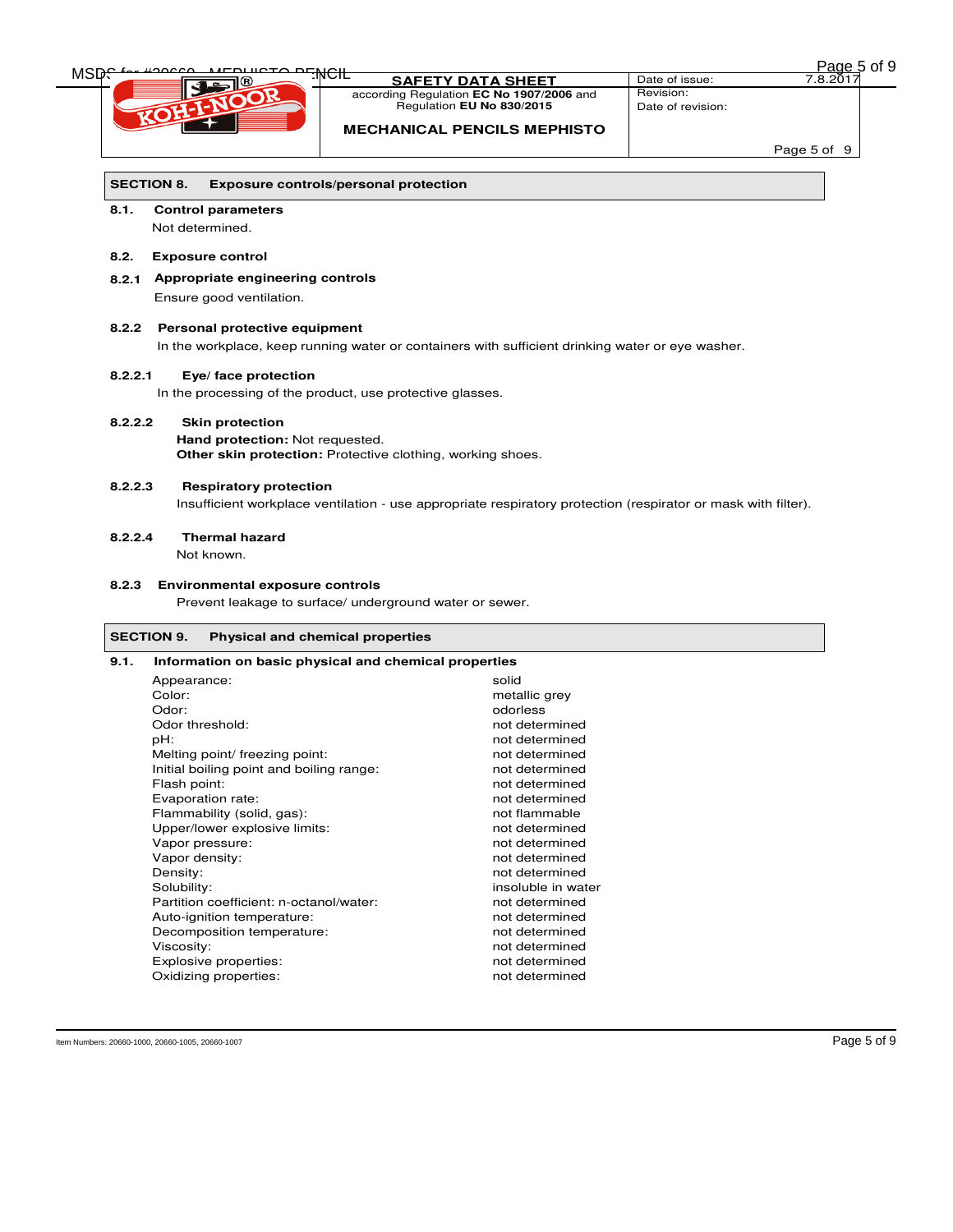| Page 6 of 9 |  |  |
|-------------|--|--|
|             |  |  |

| <b>DURCTO DEMOLL</b> |                                          |                   | of 9<br>Page 6 |  |
|----------------------|------------------------------------------|-------------------|----------------|--|
| MSD                  | חסמו:<br><b>SAFETY DATA SHEET</b>        | Date of issue:    | 7.8.201        |  |
|                      | according Regulation EC No 1907/2006 and | Revision:         |                |  |
|                      | Regulation EU No 830/2015                | Date of revision: |                |  |
|                      | <b>MECHANICAL PENCILS MEPHISTO</b>       |                   |                |  |
|                      |                                          |                   | Page 6 of 9    |  |

### **9.2. Other information**

Not available.

### **SECTION 10. Stability and reactivity**

### **10.1. Reactivity**

Product is not reactive under normal conditions of use.

### **10.2. Chemical stability**

Product is chemical stable under normal conditions of use.

#### **10.3. Possibility of hazardous reactions**

Under normal conditions of use, are not dangerous reactions known.

### **10.4. Conditions to avoid**

Not known.

### **10.5. Incompatibles materials**

Not known.

### **10.6. Hazardous decomposition products**

Not known.

### **SECTION 11. Toxicological information**

#### **11.1.Information on toxicological effects**

| <b>Acute toxicity:</b>                    | not determined |
|-------------------------------------------|----------------|
| Skin corrosion/irritation:                | not determined |
| Serious eve damage/irritation:            | not determined |
| Respiratory or skin sensitization:        | not determined |
| Germ cell mutagenicity:                   | not determined |
| Carcinogenicity:                          | not determined |
| <b>Reproductive toxicity:</b>             | not determined |
| <b>STOT-single exposure:</b>              | not determined |
| <b>STOT-repeated exposure:</b>            | not determined |
| <b>Aspiration hazard:</b>                 | not determined |
| Information on likely routes of exposure: |                |

not known

**Symptoms related to the physical, chemical and toxicological characteristics:** 

not known **Delayed and immediate effects as well as chronic effects from short and long-term exposure:** 

not known

**SECTION 12. Ecological information** 

### **12.1. Toxicity**

Data are not available. Not hazardous for environment.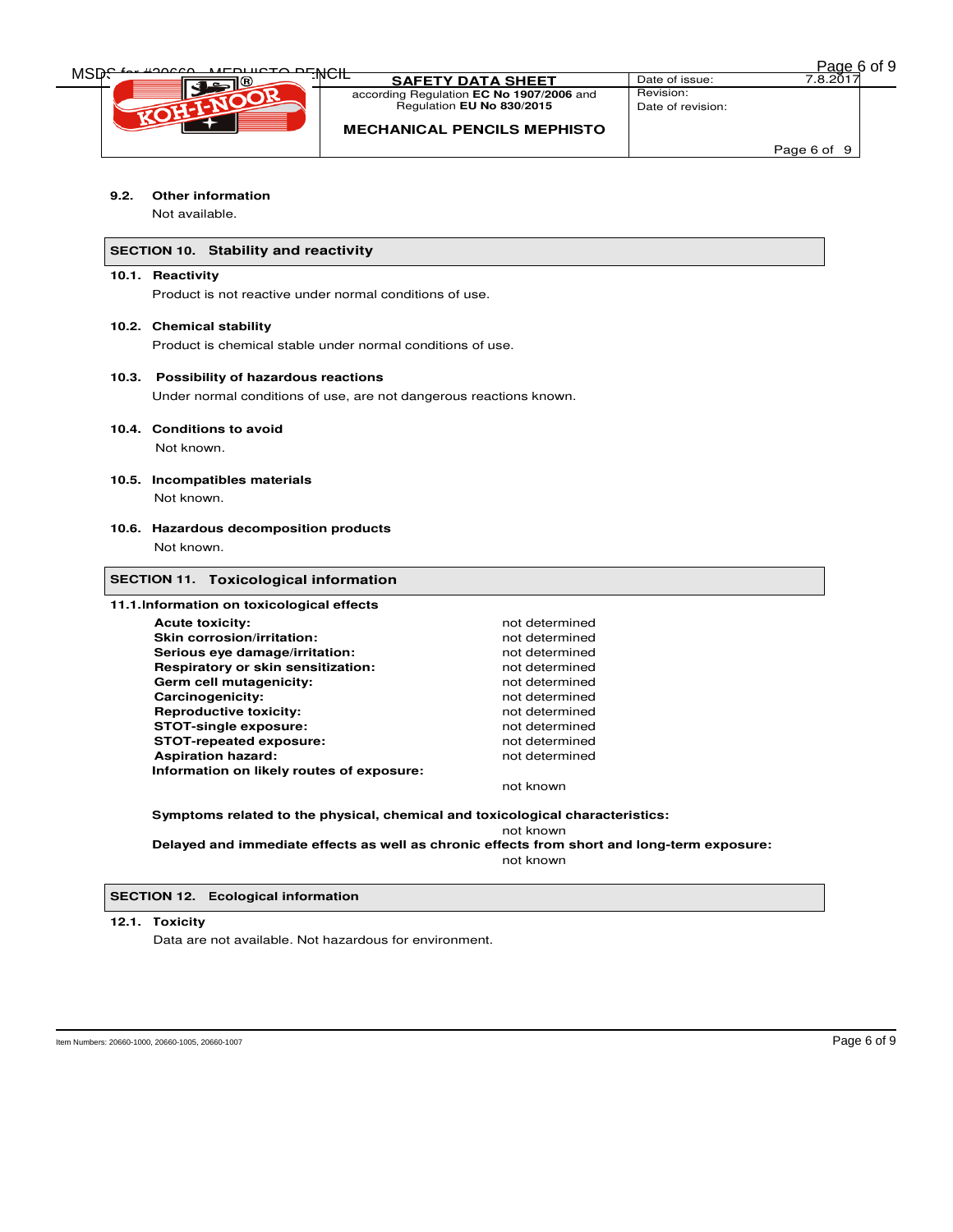| <b>MEDURATO DEMOR</b> |                                          |                   | <b>Page</b> | of 9 |
|-----------------------|------------------------------------------|-------------------|-------------|------|
| MSD                   | :INUTE<br><b>SAFETY DATA SHEET</b>       | Date of issue:    | 7.8.201     |      |
|                       | according Regulation EC No 1907/2006 and | Revision:         |             |      |
|                       | Regulation EU No 830/2015                | Date of revision: |             |      |
|                       | <b>MECHANICAL PENCILS MEPHISTO</b>       |                   |             |      |
|                       |                                          |                   | Page 7 of 9 |      |

# **12.2. Persistence and durability**

Data are not available.

**12.3. Bioaccumulative potential** 

Data are not available.

- **12.4. Mobility in soil**  Data are not available.
- **12.5. Results of PBT and vPvB assessment**  Product is not PBT or vPvB.

### **12.6. Other adverse effects**

Not known.

### **SECTION 13. Disposal considerations**

### **13.1. Waste treatment methods**

### **13.1.1 Removing the product / packaging:**

Catalogue numbers of waste types are to be assigned by the user upon the product application used and other facts. Set components may be disposed of together with municipal waste.

### **Substance treatment methods:**

Product has to be disposed as hazardous waste. Product has to be disposed in accordance with law of wastes in valid version and with connecting on legal directives.

#### **Contaminated container treatment methods:**

Contaminated container has to be disposed as hazardous waste. Contaminated container has to be disposed in accordance with law of wastes in valid version and with connecting on legal directives.

### **Legal regulations relating to waste**

Directive on waste no. 2006/12/EC and 2008/98/EC. Disposal must be made according to official regulations.

### **13.1.2 Other information:**

Waste labelling must correspond with European catalogue of waste.

### **SECTION 14. Transport information**

#### **Not dangerous for transport**.

**14.1. UN number**

 $\sim$  -  $\sim$   $-$ 

- **14.2. UN proper shipping name**
- **14.3. Transport hazard class(es)**

-

-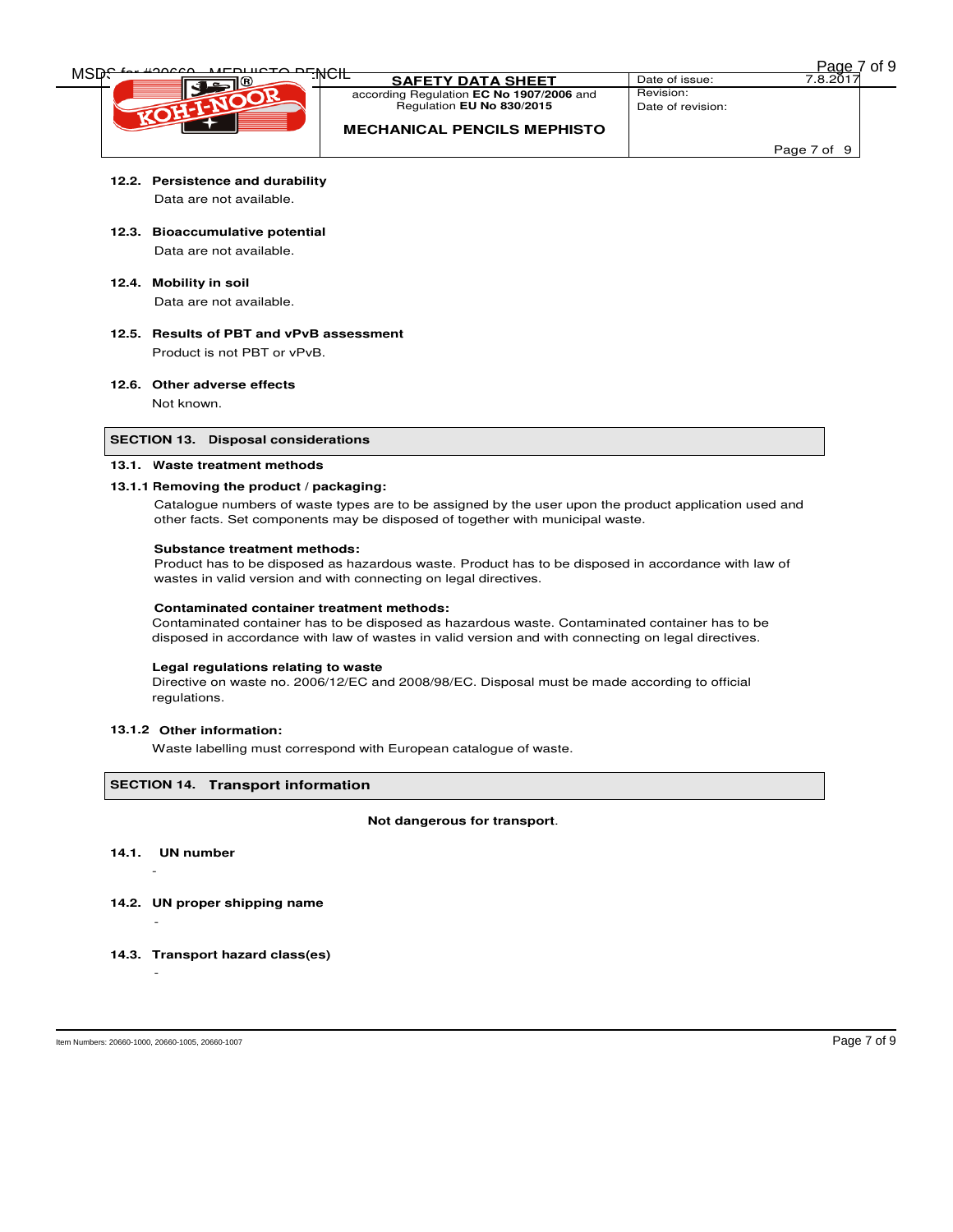| Page 8 of 9 |  |  |
|-------------|--|--|
|             |  |  |

| <b>DURCTO DEMOLL</b> |                                          |                   | Page,       | of 9 |
|----------------------|------------------------------------------|-------------------|-------------|------|
| MSD                  | חסמו:<br><b>SAFETY DATA SHEET</b>        | Date of issue:    | 7.8.201     |      |
|                      | according Regulation EC No 1907/2006 and | Revision:         |             |      |
|                      | Regulation EU No 830/2015                | Date of revision: |             |      |
|                      | <b>MECHANICAL PENCILS MEPHISTO</b>       |                   |             |      |
|                      |                                          |                   | Page 8 of 9 |      |

**14.4. Packing group** 

-

-

-

-

- **14.5. Environmental hazards**
- **14.6. Special precautions for user**
- **14.7. Transport in bulk according to Annex II of MARPOL and the IBC Code**

91/155/EEC, 93/67/EEC, 93/105/EC and 2000/21/EC

- **14.8. Other information** 
	- -

### **SECTION 15. Regulatory information**

**15.1. Safety, health and environmental regulations/legislation specific for the substance or mixture** REGULATION (EC) No 1907/2006 of 18 December 2006 concerning the Registration, Evaluation, Authorization and Restriction of Chemicals (REACH), establishing a European Chemicals Agency, amending Directive 1999/45/EC and repealing Council Regulation (EEC) No 793/93 and Commission Regulation (EC) No 1488/94 as well as Council Directive 76/769/EEC and Commission Directives

REGULATION (EC) No 1272/2008 of the European Parliament and of the Council of 16 December 2008 on classification, labelling and packaging of substances and mixtures

COMMISSION REGULATION (EU) No 453/2010 of 20 May 2010 amending Regulation (EC) No 1907/2006 of the European Parliament and of the Council on the Registration, Evaluation, Authorisation and Restriction of Chemicals (REACH)

COMMISSION REGULATION (EU) 2015/830 of 28 May 2015 amending Regulation (EC) No 1907/2006 of the European Parliament and of the Council on the Registration, Evaluation, Authorisation and Restriction of Chemicals (REACH)

CZECH NATIONAL LEGISLATION (Safety, health and environmental regulations): Act no. 350/2011 Coll., on chemical substances and chemical preparations

#### **15.2. Chemical safety assessment**

Not required – mixture.

### **SECTION 16. Other information**

#### **16.1. Changes in MSDS**

Safety Data Sheet was elaborated in compliance with Regulation (EC) 1272/2008 and Regulation (EU) 2015/830 on the basis of the composition of MECHANICAL PENCILS MEPHISTO (KOH-I-NOOR HARDMUTH a.s., August 2017)

#### **16.2. Methods used for the purpose of classification of mixture (EC) No 1272/2008**

Classification has been worked out according with Regulation (EC) No 1272/2008, information from ECHA website and composition of product (KOH-I-NOOR HARDMUTH a.s., August 2017).

### **List of relevant H-statements (Sections 2. and 3.):**  Not assigned

Item Numbers: 20660-1000, 20660-1005, 20660-1007 Page 8 of 9